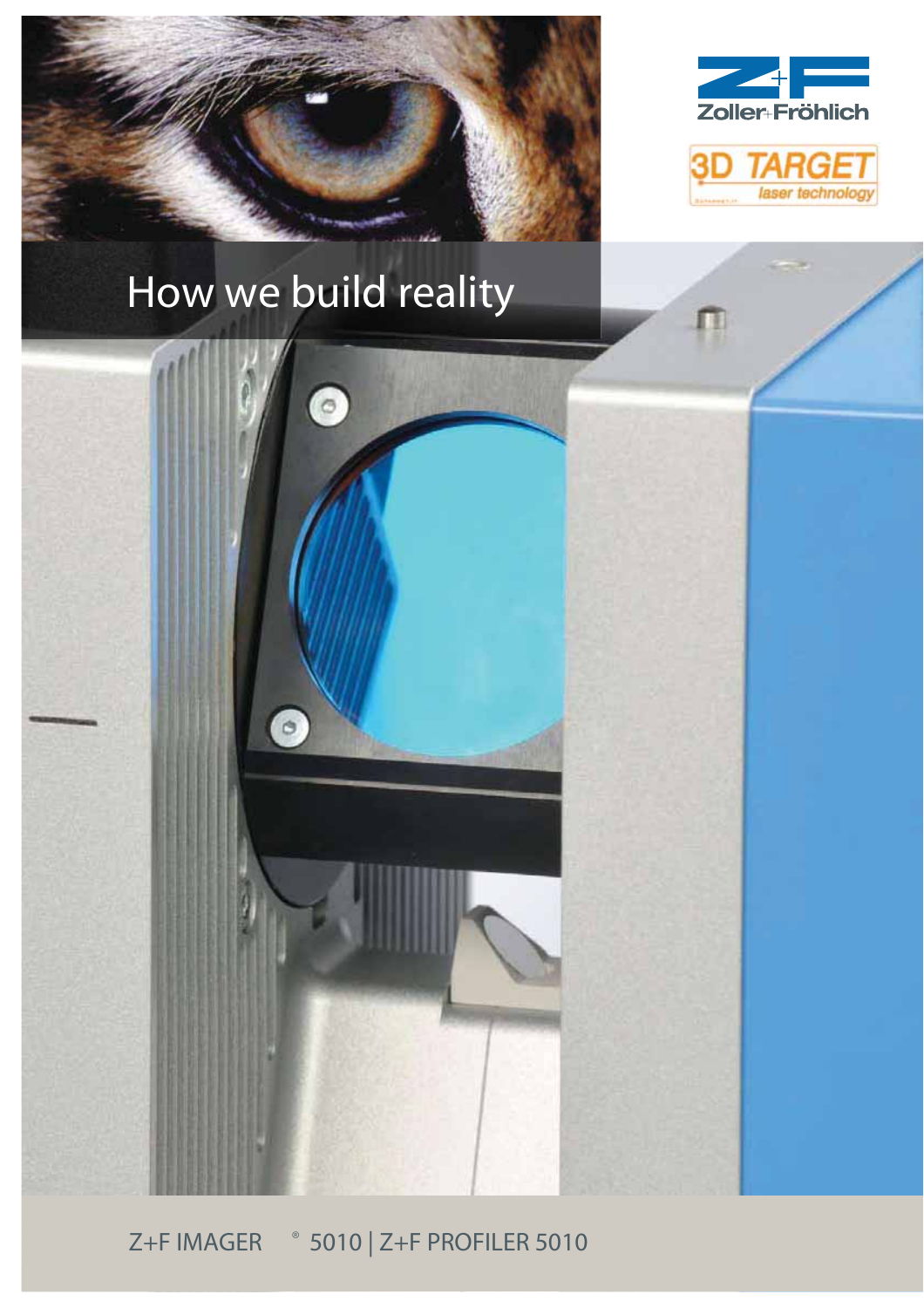| Miscellaneous                   | <b>IMAGER</b>                                                                                                                                                                        | <b>PROFILER</b> |  |
|---------------------------------|--------------------------------------------------------------------------------------------------------------------------------------------------------------------------------------|-----------------|--|
| Compensatore bi-assiale         | risoluzione: 0.001°<br>campo di misura: +/- 0.5°<br>$accuratezza: < 0.007^\circ$<br>comando di on / off                                                                              |                 |  |
| Puntatore laser (centramento)   | laser class: 2<br>accuratezza del puntatore: 0.5 mm / 1m<br>diametro:<br>$<$ 1.5 mm at 1.5 m                                                                                         |                 |  |
| Livella                         | livella elettronica a bordo<br>accessibile da display e via sw                                                                                                                       |                 |  |
| Connessioni                     | Ethernet / W-LAN                                                                                                                                                                     | Ethernet        |  |
| Salvataggio dati                | 64 GB su flash card interna, 2 x memorie esterne USB removibili da 32 GB                                                                                                             |                 |  |
| Scaricamento dati               | Ethernet o USB 2.0                                                                                                                                                                   |                 |  |
| Pannello di controllo integrato | impostazioni via touch screen, display a colori per visuale 3D<br>visualizzazione dati laser misurati e immagini catturate<br>con funzioni di navigazione a bordo macchina integrate |                 |  |
| Interfacce                      | 2 x USB, LEMO 9-pin e LEMO 7-pin per<br>M-Cam e sensori esterni come GPS, odometri, etc.                                                                                             |                 |  |

| l Alimentatori     | <b>IMAGER</b>                                      | <b>PROFILER</b>                                    |
|--------------------|----------------------------------------------------|----------------------------------------------------|
| Voltaggio ingresso | 24 V DC (scanner)<br>100 – 240 V AC (alimentatore) | 24 V DC (scanner)<br>100 - 240 V AC (alimentatore) |
| Consumo energia    | < 65 W<br>(in media)                               | < 75 W<br>(in media)                               |
| Durata             | > 2.5 h (batterie interne)                         | unlimited                                          |

| Condizioni ambinetali     | <b>IMAGER</b><br><b>PROFILER</b><br>୍ୟ |  |  |
|---------------------------|----------------------------------------|--|--|
| Temperatura di esercizio  | $-10^{\circ}$ C $ +45^{\circ}$ C       |  |  |
| Temperatura di stoccaggio | $-20^{\circ}$ C $ +50^{\circ}$ C       |  |  |
| Condizioni di luce        | operatività in tutte le condizioni     |  |  |
| Umidità                   | non-condensa                           |  |  |
| Classe di protezione      | IP 53                                  |  |  |

| Classe di protezione                          | コピ ココ                         |                               |  |  |  |
|-----------------------------------------------|-------------------------------|-------------------------------|--|--|--|
|                                               |                               |                               |  |  |  |
| Dimensioni e pesi                             | <b>IMAGER</b>                 | <b>PROFILER</b>               |  |  |  |
| Scanner<br>Dimensioni (w/d/h)<br>Peso         | 170 x 286 x 395 mm<br>9,8 kg  | 170 x 286 x 395 mm<br>9,8 kg  |  |  |  |
| <b>Batterie</b><br>Dimensioni (w/d/h)<br>Peso | 170 x 88 x 61 mm<br>$1,2$ kg  | $\qquad \qquad - -$           |  |  |  |
| Alimentatore<br>Dimensioni<br>Peso            | 35 x 67 x 167 mm<br>$0.54$ kg | 35 x 67 x 167 mm<br>$0.54$ kg |  |  |  |



1) Detailed explanation on request – please contact info@3dtarget.it<br>2) Data rate 127,000 pixel/sec. (equivalent to "high resolution, high quality" scan), 1 Sigma range noise, unfiltered raw data, in high power mode<br>3) Al

3) All values extrapolated<br>
4) Resolution not recommended for exact measurements, only for positioning higher resolution scan selections!<br>
4) Resolution not recommended for scan selections because of the enormous amount of



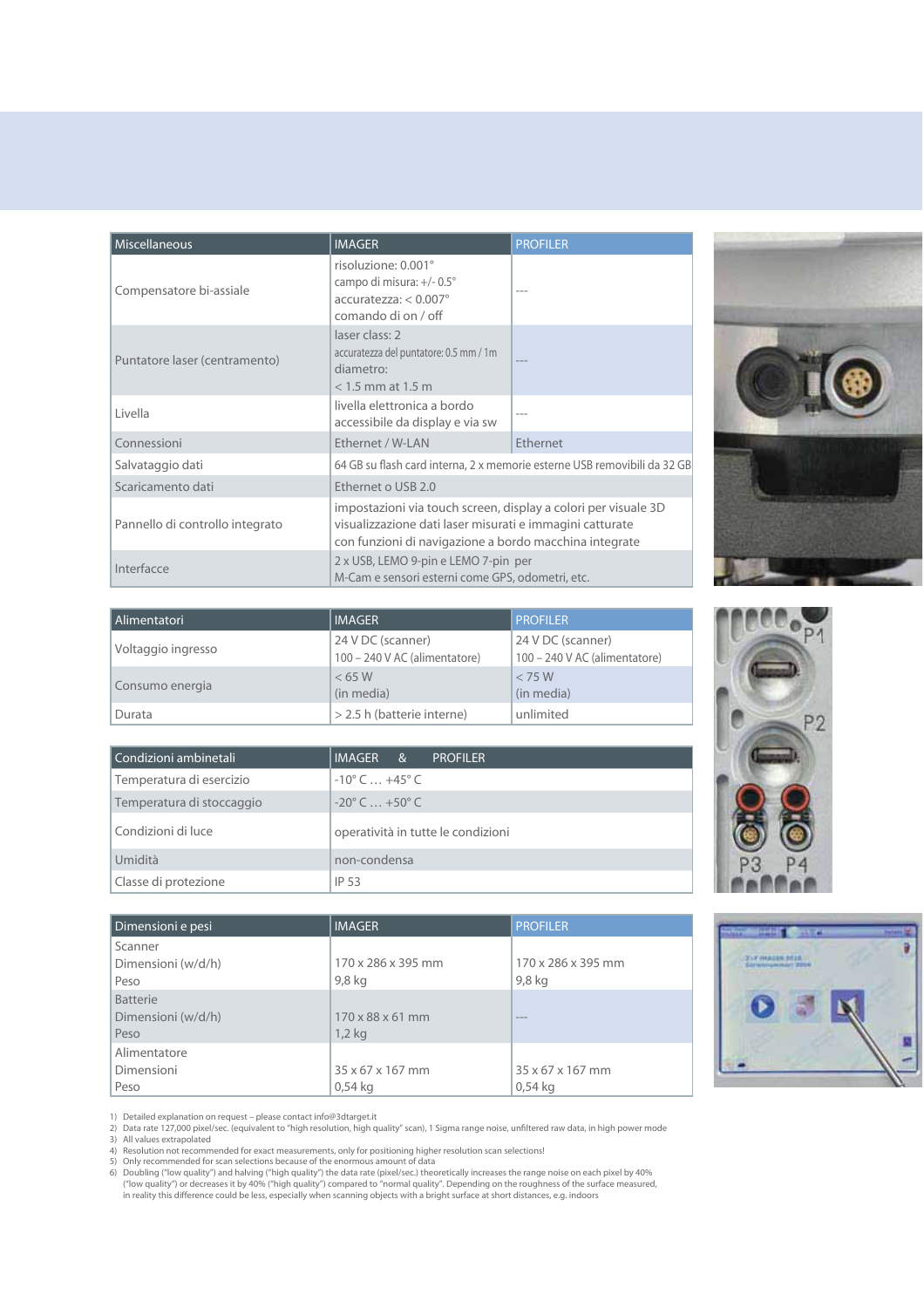

Compatto, ultra-veloce, laser scanner a differenza di fase a grande precisione, con angolo di ripresa completo e grande portata. Concetto stand-alone unico con batterie integrate e display a colori con ampio touch screen. Incluso di compensatore bi-assiale e centratore laser. Questo strumento è anche presentabile come Z+F PROFILER 5010 nella versione 2D per rilievi precisini in applicazioni dinamiche.







| Laser system                  | <b>IMAGER</b><br>&                | <b>PROFILER</b>          |              |  |
|-------------------------------|-----------------------------------|--------------------------|--------------|--|
| Classe laser                  | 1                                 |                          |              |  |
| Divergenza raggio laser       | $< 0.3$ mrad                      |                          |              |  |
| Diametro raggio laser         | approx. 3.5 mm (a 0.1 m)          |                          |              |  |
| Portata                       | 187.3 m (intervallo di ambiguità) |                          |              |  |
| Distanza minima di sicurezza  | 0 <sub>m</sub>                    |                          |              |  |
| Sensibilità encoder di misura | $0.1$ mm                          |                          |              |  |
| Velocità di scansione         | Max. 1.016 milioni pixel/sec.     |                          |              |  |
| Errore lineare                | 1 <sub>mm</sub>                   |                          |              |  |
| Rumore di misura              | nero 14 %                         | grigio 37%               | bianco 80 %  |  |
| $10 \, \text{m}^{12}$         | $0.5$ mm sqm                      | 0.4 mm sqm               | $0.3$ mm sqm |  |
| $25 m$ <sup>12</sup>          | 1.0 mm sqm                        | 0.6 mm sqm               | $0.5$ mm sqm |  |
| 50 m $12$                     | 2.7 mm sqm                        | 0.8 mm sqm<br>1.2 mm sqm |              |  |
| $100 \text{ m}^{123}$         | 10 mm sqm                         | 3.8 mm sqm               | 2.0 mm sqm   |  |
| Deviazione per temperatura    | irrilevante                       |                          |              |  |

| Sistema di rotazione                 | <b>IMAGER</b>                       | <b>PROFILER</b>                 |  |  |
|--------------------------------------|-------------------------------------|---------------------------------|--|--|
| Verticale                            | specchio rotante non esposto        |                                 |  |  |
| Orizzontale                          | rotazione intorno ad asse verticale |                                 |  |  |
| Campo di vista verticale (VFOV)      | $320^\circ$                         | $320^\circ$                     |  |  |
| Campo di vista orizzontale (HFOV)    | $360^\circ$                         |                                 |  |  |
| Risoluzione verticale                | $0.0004^{\circ}$                    | $0.0016^{\circ}$                |  |  |
| Rsoluzione orizzontale               | $0.0002^{\circ}$                    |                                 |  |  |
| Accuratezza verticale <sup>1</sup>   | $0.007^\circ$ sqm                   | $0.007^\circ$ sqm               |  |  |
| Accuratezza orizzontale <sup>1</sup> | $0.007^\circ$ sqm                   |                                 |  |  |
| Velocità di scansione                | max. 50 giri/s (3000 giri/min)      | max. 100 giri/s (6000 giri/min) |  |  |

| Sistema di rotazione   | <b>IMAGER</b>                         | <b>IMAGER</b><br><b>PROFILER</b><br>$\alpha$ |                                |                              | <b>PROFILER</b>                 |                         |
|------------------------|---------------------------------------|----------------------------------------------|--------------------------------|------------------------------|---------------------------------|-------------------------|
|                        |                                       | Durata scansione                             |                                |                              |                                 |                         |
| Risoluzione angolare   | pixel/360°<br>orizzontale & verticale | low<br>quality <sup>6</sup>                  | normal<br>quality <sup>6</sup> | high<br>quality <sup>6</sup> | premium<br>quality <sup>6</sup> | pixel/360°<br>verticale |
| "preview" $4$          | 1,250                                 | $0:13$ min                                   | $0:26$ min                     | $0:52 \text{ min}$           | $1:44$ min                      | 1,280                   |
| $^{\prime\prime}$ low" | 2,500                                 | $0:26$ min                                   | $0:52$ min                     | $1:44$ min                   | $3:24$ min                      | 2,560                   |
| "middle"               | 5,000                                 | $0:52$ min                                   | $1:44$ min                     | $3:22$ min                   | $6:44$ min                      | 5,120                   |
| "high"                 | 10,000                                | $1:44$ min                                   | $3:22$ min                     | $6:44$ min                   | 13:28 min                       | 10,240                  |
| "super high"           | 20,000                                | $3:28$ min                                   | $6:44$ min                     | 13:28 min                    | 26:56 min                       | 20,480                  |
| "ultra high" 5         | 40,000                                | $6:56 \text{ min}$                           | 13:28 min                      | 26:56 min                    | 53:20 min                       | 40,960                  |
| 5<br>"extremely high"  | 100,000                               | $- - -$                                      | 1:21 h                         | 2:42h                        | 3:24h                           | ---                     |